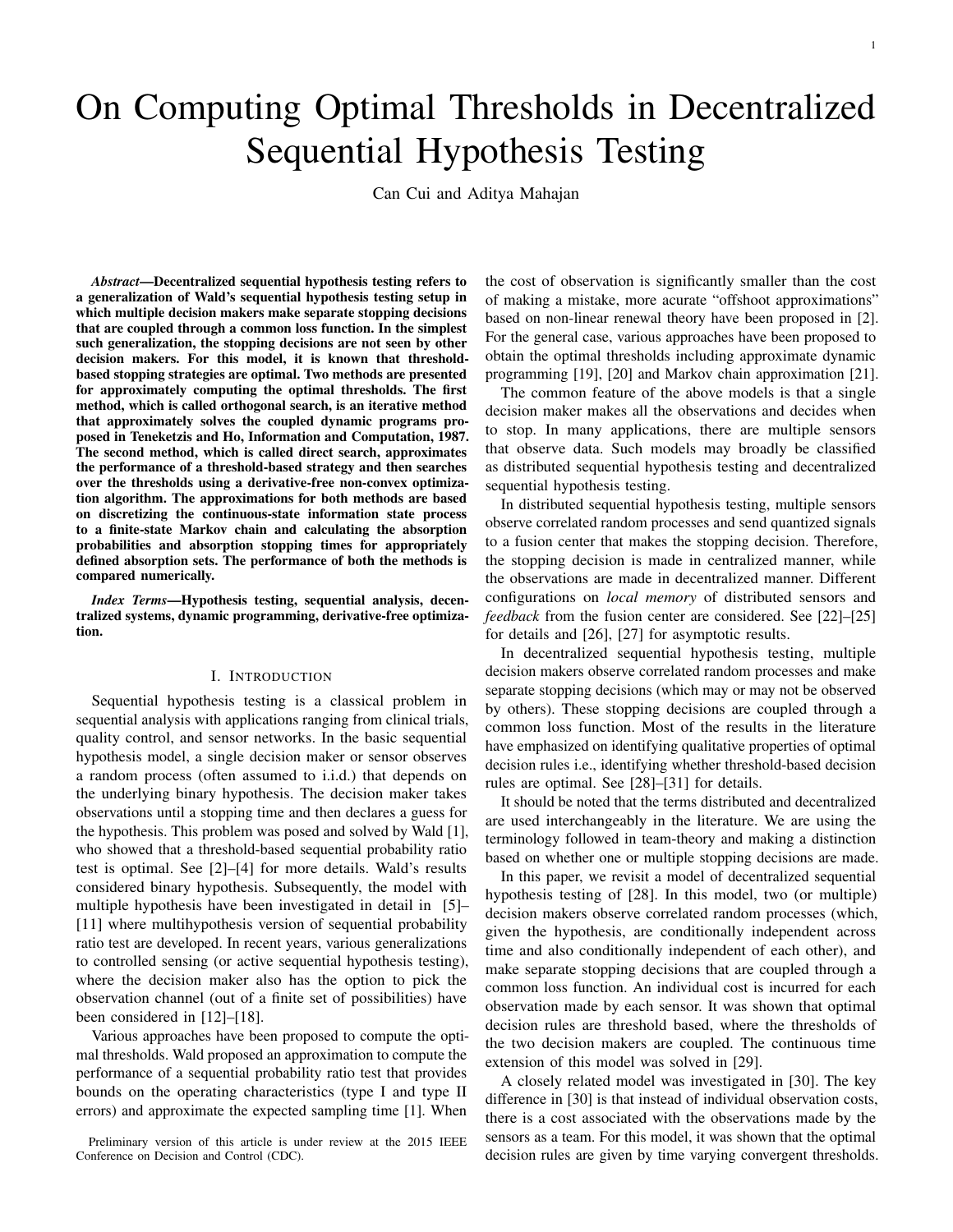In [28], Wald approximation was used to compute the operating characteristics of threshold based strategies. Wald approximations are accurate only when the observation cost is much smaller than the loss function. In [30], a Monte Carlo sampling approach was proposed to estimate the operating characteristics and the distribution of the stopping time.

In this paper, we revisit the mode of decentralized sequential hypothesis testing investigated in [28] and present two search procedures that approximately compute the optimal thresholds. In the first search procedure, which we call *orthogonal search*, we iteratively solve two coupled dynamic programs to identify optimal thresholds. In the second search procedure, which we call *direct search*, we propose a method to approximately compute the performance of an arbitrary threshold-based strategy and then optimize over the choice of thresholds using a derivative-free optimization method. Both these approximations are based on approximating a continuous-state Markov process by a finite-state Markov chain. Although the idea of approximately computing the operating characteristics and stopping time by discretizing a continuous state Markov chain was also used in [21], who proposed to quantize the log-likelihood ratio (which takes value in  $(-\infty, \infty)$ ), our approach is different because we quantize the  $[0, 1]$ -valued belief state.

In Section IV, we present detailed numerical experiments to compare the performance of the two procedures. In most experiments, both methods have similar performance. As far as we are aware, these are the first results on numerical methods for computing optimal thresholds for decentralized sequential hypothesis testing (i.e., when stopping decisions are made by multiple decision makers).

We use the following notation in the paper. Upper case letters (e.g.,  $X, Y$ , etc.) denote random variables, the corresponding lower case letters (e.g.,  $x, y$ , etc.) denote their realization and calligraphic letters  $(X, Y, etc.)$  denote sets. Superscripts index decision makers and subscripts index time.  $Y_{1:t}$  is a short-hand for the vector  $(Y_1, \ldots, Y_t)$ .  $\mathbb{P}(\cdot)$  denotes the probability of an event and  $\mathbb{E}[\cdot]$  denotes the expectation of a random variable. For a matrix A,  $[A]_{nm}$  denotes the  $(n, m)$ -th element. Similarly, for a vector A,  $[A]_n$  denotes the *n*-th element.

# II. PROBLEM FORMULATION AND STRUCTURE OF OPTIMAL STRATEGIES

# *A. The Model*

Consider a decentralized sequential hypothesis problem investigated in [28]. For ease of exposition, we assume that there are two decision makers that we denote by  $DM<sup>1</sup>$  and  $DM<sup>2</sup>$ ; the results generalize to multiple decision makers in a natural manner. The hypothesis H takes two values  $h_0$  and  $h_1$ with *a priori* probability p and  $1 - p$ .

At time t, the DM<sup>i</sup>,  $i \in \{1, 2\}$ , observes  $Y_t^i \in \mathcal{Y}^i$ . It is assumed that given the hypothesis  $H = h_k$ ,  $k \in \{0, 1\}$ , (i) the observations  ${Y_t^i}_{t=1}^\infty$  are conditionally i.i.d. with PMF or PDF  $f_k^i$ ; and (ii) the observations  $\{Y_t^1\}_{t=1}^\infty$  and  $\{Y_t^2\}_{t=1}^\infty$  are conditionally independent.

There is no communication between the decision makers and each decision makers decides which hypothesis is true based on its local observations. In particular, at time  $t$ , DM<sup>i</sup>,  $i \in \{1, 2\}$ , takes a decision  $U_t^i \in \{h_0, h_1, C\}$  according to

$$
U_t^i = g_t^i(Y_{1:t}^i),
$$

where we use the short-hand notation  $Y_{1:t}^i := (Y_1^i \cdots Y_t^i)$ . The collection  $g^i = (g_1^i, g_2^i, \dots)$  is called the *decision strategy* of  $DM^{i}, i \in \{1, 2\}.$ 

The decision  $U_t^i = h_0$  (or  $U_t^i = h_1$ ) means that DM<sup>*i*</sup> decides to stop and declare  $h_0$  (or  $h_1$ ) as the true hypothesis and makes no further observations. The decision  $U_t^i = \mathsf{C}$  means that  $\mathsf{DM}^i$ decides to take an additional observation.

Let  $N^i$  denote the stopping time when DM<sup>i</sup> decides to stop, i.e.,

$$
N^{i} = \min\{t \in \mathbb{N} : U_t^{i} \in \{h_0, h_1\}\}.
$$

We denote the terminal decision  $U_{N^i}^i$  by  $U^i$ .

There are two types of cost: (i) cost  $c^i$  for each observation at DM<sup>i</sup>, and (ii) a stopping cost  $\ell(U^1, U^2, H)$ , which satisfies the following assumptions:

(A1)  $\ell(U^1, U^2, H)$  cannot be decomposed as  $\ell(U^1, H)$  +  $\ell(U^2, H)$ , otherwise, the problem decomposes into two independent sequential hypothesis testing problems with one decision maker.

(A2) For any 
$$
m, n \in \{h_0, h_1\}, m \neq n
$$
,

$$
\ell(m, m, n) \geqslant \ell(n, m, n) \geqslant c^i \geqslant \ell(n, n, n);
$$
  

$$
\ell(m, m, n) \geqslant \ell(m, n, n) \geqslant c^i \geqslant \ell(n, n, n).
$$

An example of such a loss function is:

$$
\ell(u^1, u^2, h) = \begin{cases} 0, & \text{if } u^1 = u^2 = h, \\ 1, & \text{if } u^1 \neq u^2, \\ L, & \text{if } u^1 = u^2 \neq h, \quad 1 < L < \infty \end{cases}
$$

This loss function implies that if both DMs make correct stopping decisions, there is no loss; if one DM makes a correct stopping decision but the other does not, the loss is 1; and if both DMs make incorrect stopping decisions, then the loss is L. We will use this loss function in the numerical experiments in Section IV.

Let  $\mathcal{G}^i$  denote the set of all strategies for DM<sup>i</sup>. Then for any choice  $(g^1, g^2) \in \mathcal{G}^1 \times \mathcal{G}^2$ , the total cost is

$$
J(g1, g2; p) = \mathbb{E}[c1N1 + c2N2 + \ell(U1, U2, H)].
$$
 (1)

We are interested in the following optimization problem:

*Problem 1:* Given the prior probability p, the observation PMFs  $f_0^i, f_1^i$ , the observation cost  $c^i$ , and the loss function  $\ell$ , find a strategy  $(g^1, g^2)$  that minimizes  $J(g^1, g^2; p)$  given by (1).

Note that in Problem 1, we are seeking team optimal decision strategies. For team problems, a weaker solution concept is that of person-by-person optimality (PBPO), defined below.

*Definition 1 (Person-By-Person Optimality (PBPO)):* A strategy  $(g<sup>1</sup>, g<sup>2</sup>)$  is called person-by-person optimal (PBPO) if

$$
J(g^1, g^2; p) \le J(g^1, \tilde{g}^2; p), \quad \forall \tilde{g}^2 \in \mathcal{G}^2,
$$

and

$$
J(g^1, g^2; p) \le J(\tilde{g}^1, g^2; p), \quad \forall \tilde{g}^1 \in \mathcal{G}^1.
$$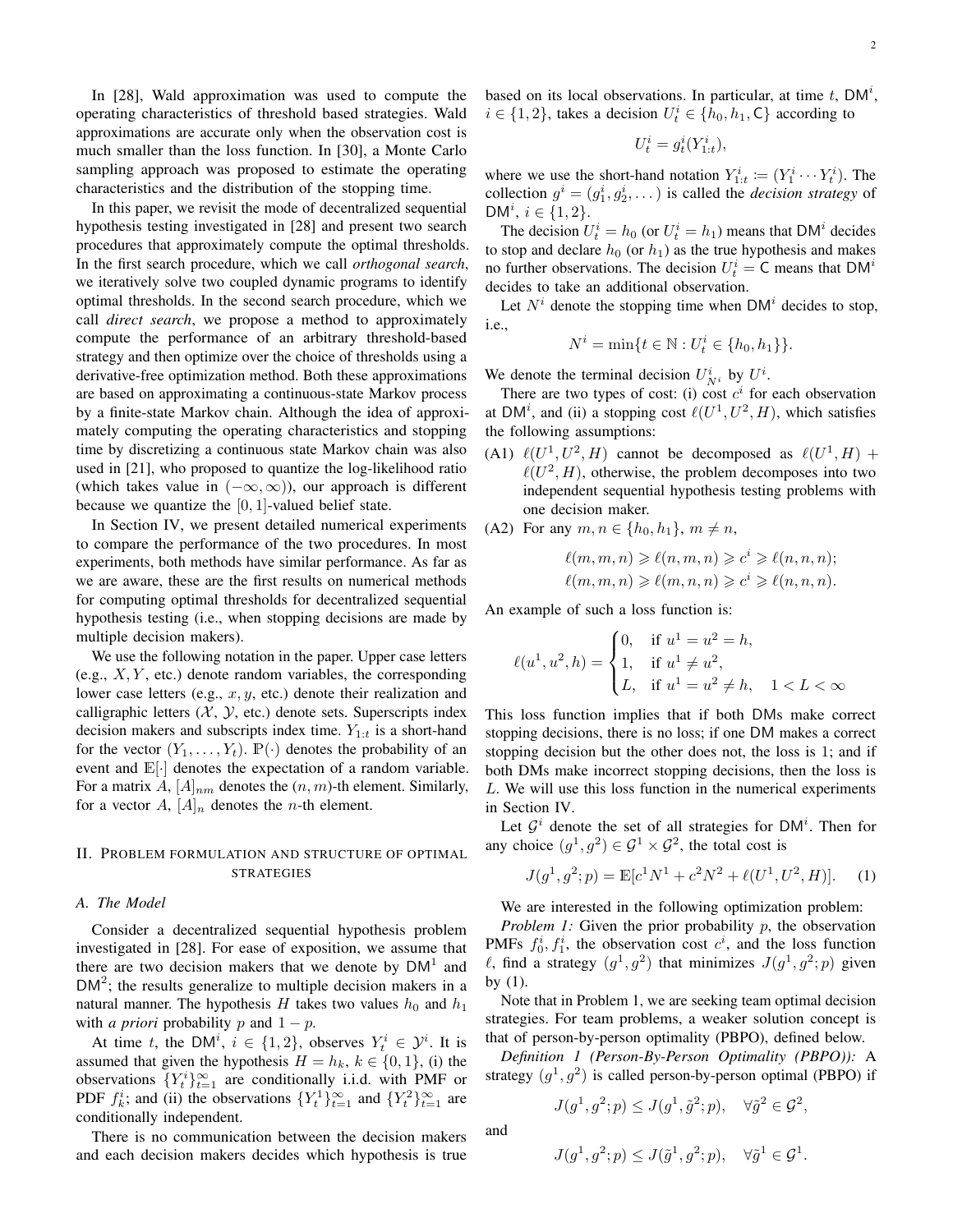This gives rise to the following relaxation of Problem 1.

*Problem 2:* Given the prior probability p, the observation PMFs  $f_0^i, f_1^i$ , the observation cost  $c^i$ , and the loss function  $\ell$ , find a strategy  $(g^1, g^2)$  that is person-by-person optimal (PBPO).

In general, a person-by-person optimal strategy need not be team optimal. For an example in the context of hypothesis testing, see [32]. However, very little is known regarding team optimal solutions. For that reason, we concentrate on identifying person-by-person optimal strategies. In the next section, we present qualitative properties of optimal decision rules.

#### *B. Structure of Optimal Decision Rules*

For any  $i \in \{1, 2\}$ , we use the game-theoretic notation and use  $-i$  to denote the other decision maker. For any realization  $y_{1:t}^i$  of  $Y_{1:t}^i$ , define

$$
\pi_t^i \coloneqq \mathbb{P}(H = h_0 \mid y_{1:t}^i).
$$

By Bayes rule, the update of this posterior probability is given by

$$
\pi_{t+1}^i = \phi^i(\pi_t^i, y_{t+1}^i). \tag{2}
$$

where

$$
\phi^i(\pi_t^i, y_{t+1}^i) := \pi_t^i f_0^i(y_{t+1}^i) / q^i(y_{t+1}^i \mid \pi_t^i), \tag{3}
$$

$$
q^{i}(y_{t+1}^{i} \mid \pi_{t}^{i}) \coloneqq \pi_{t}^{i} f_{0}^{i}(y_{t+1}^{i}) + (1 - \pi_{t}^{i}) f_{1}^{i}(y_{t+1}^{i}). \tag{4}
$$

It was shown in [28] that  $\{\pi_t^i\}_{t=1}^\infty$  is an information state process for  $DM<sup>i</sup>$ . In particular:

*Lemma 1 ( [28]):* For any  $i \in \{1, 2\}$  and any strategy  $g^{-i} \in \mathcal{G}^{-i}$  of DM<sup>-i</sup>, there is no loss of optimality for DM<sup>i</sup> to restrict attention to strategies of the form

$$
U_t^i = g_t^i(\pi_t^i). \tag{5}
$$

,

To characterize the structure of the optimal strategy, we define the following.

*Definition 2 (Threshold based strategy):* A strategy of the form (5) is called threshold based if there exists thresholds  $\alpha_t^i, \beta_t^i \in [0, 1], \alpha_t^i \leq \beta_t^i$ , such that for any  $\pi^i \in [0, 1],$ 

$$
g_t^i(\pi^i) = \begin{cases} h_1 & \text{if } \pi^i < \alpha_t^i, \\ \mathsf{C} & \text{if } \alpha_t^i \le \pi^i \le \beta_t^i \\ h_0 & \text{if } \pi^i > \beta_t^i. \end{cases}
$$

In general, the thresholds depend on the *a priori* probability p.

It was shown in [28] that threshold-based strategies are team optimal. In particular:

*Lemma 2 ( [28, Theorem 3.1]):* For any  $i \in \{1, 2\}$ , and any strategy  $g^{-i} \in \mathcal{G}^i$  of DM<sup>-i</sup>, there is no loss of optimality in restricting attention to threshold-based strategies at  $DM<sup>i</sup>$ .

The intuition behind the result is as follows: if we arbitrarily fix the strategy  $g^{-i}$  of DM<sup>-*i*</sup>, then DM<sup>*i*</sup> is solving a centralized sequential hypothesis testing problem with loss function

$$
\hat{\ell}^{i}(u^{i}, h_{k}; g^{-i}, p) := \mathbb{E}[\ell(u^{i}, U^{-i}, h_{k})]
$$
  
=  $\xi_{k}^{-i}(h_{0}, g^{-i}; p)\ell(u^{i}, h_{0}, h_{k})$   
+  $\xi_{k}^{-i}(h_{1}, g^{-i}; p)\ell(u^{i}, h_{1}, h_{k}),$  (6)

where

ξ

$$
k_k^i(u^i, g^i; p) \coloneqq \mathbb{P}(U^i = u^i \mid H = h_k; g^i, p) \tag{7}
$$

is the *operating characteristic* of the decision strategy and denotes the conditional probability given hypothesis  $H = h_k$ and information state p that DM<sup>i</sup> using strategy  $g^i$  makes a terminal decision  $u^i$ . From classical results in sequential hypothesis testing, we know that for any loss function  $\hat{\ell}^i(\cdot,\cdot)$ , the best-response strategy at  $DM<sup>i</sup>$  is threshold-based. Since the loss function  $\hat{\ell}^i(\cdot, \cdot)$  depends on the *a priori* probability p, so do the thresholds.

*Definition 3 (Time invariant strategy):* A strategy  $g^i$  =  $(g_1^i, g_2^i, \dots)$  is called time invariant if for any  $\pi^i \in [0,1]$ ,  $g_t^i(\pi^i)$  does not depend on t.

For infinite-horizon problems with a single decision maker, there are time-invariant strategies that are optimal. However, that is not always the case for multiple decision makers. Nonetheless, it was shown in [28] that there are thresholdbased time-invariant strategies that are PBPO.

*Theorem 1 ( [28, Theorem 3.2]):* For any  $i \in \{1, 2\}$  and any *time-invariant* and *threshold-based* strategy  $g^{-i} \in \mathcal{G}^{-i}$ , there is no loss of optimality in restricting attention to timeinvariant and threshold-based strategies at  $DM<sup>i</sup>$ . Moreover, the best response strategy at  $DM<sup>i</sup>$  is given by the solution of the following dynamic program: for any  $\pi^i \in [0,1]$ 

$$
V^{i}(\pi^{i}) = \min\{W_{0}^{i}(\pi^{i}, g^{-i}), W_{1}^{i}(\pi^{i}, g^{-i}), W_{\mathsf{C}}^{i}(\pi^{i}, g^{-i})\},\tag{8}
$$

where for  $i \in \{1, 2\}$  and  $k \in \{0, 1\}$ ,

$$
W_k^i(\pi^1, g^2) = \hat{\ell}^i(h_k, h_0; g^{-i}, p)\pi^i + \hat{\ell}^i(h_k, h_1; g^{-i}, p)(1 - \pi^i)
$$
\n(9)

and

$$
W_{\mathsf{C}}^{i}(\pi^{i}, g^{-i}) = c^{i} + [\mathcal{B}^{i}V^{i}](\pi^{i}), \tag{10}
$$

where  $\mathcal{B}^i$  is the Bellman operator given by

$$
[\mathscr{B}^i V^i](\pi^i) = \sum_{y^i \in \mathcal{Y}^i} q(y^i \mid \pi^i) \cdot V^i(\phi(\pi^i, y^i)),\tag{11}
$$

 $\phi(\pi^i, y^i)$  and  $q(y^i | \pi^i)$  are given by (3) and (4).

For ease of notation, denote a threshold-based time-invariant strategy  $g^i$  by the tuple  $\langle \alpha^i, \beta^i \rangle$ . Theorem 1 gives two coupled dynamic programs, which we write succinctly as

$$
\langle \alpha^1, \beta^1 \rangle = \mathcal{D}^1(\langle \alpha^2, \beta^2 \rangle) \quad \text{and} \quad \langle \alpha^2, \beta^2 \rangle = \mathcal{D}^2(\langle \alpha^1, \beta^1 \rangle). \tag{12}
$$

A solution of these coupled dynamic program determines a PBPO solution for Problem 2.

Note that the terms  $W_k^i(\pi^i, g^{-i})$  in the dynamic programs depend on the *a priori* probability p. Therefore, the solution  $({\langle}\alpha^1,\beta^1{\rangle},{\langle}\alpha^2,\beta^2{\rangle})$  of (12) also depends on p. This is in contrast to a single sensor setup, where the optimal thresholds do not depend on the *a priori* probability p.

*Remark 1:* The above approach cannot be generalized to determine team optimal solutions for the following reason. In Theorem 1, it is assumed that  $DM^{-i}$  is using a time-invariant strategy but it has not been shown that this assumption is without loss of optimality. If this assumption is removed, then the expected loss function that is seen by  $DM<sup>i</sup>$  is not timeinvariant. Consequently, the optimal strategy of  $DM<sup>i</sup>$  would not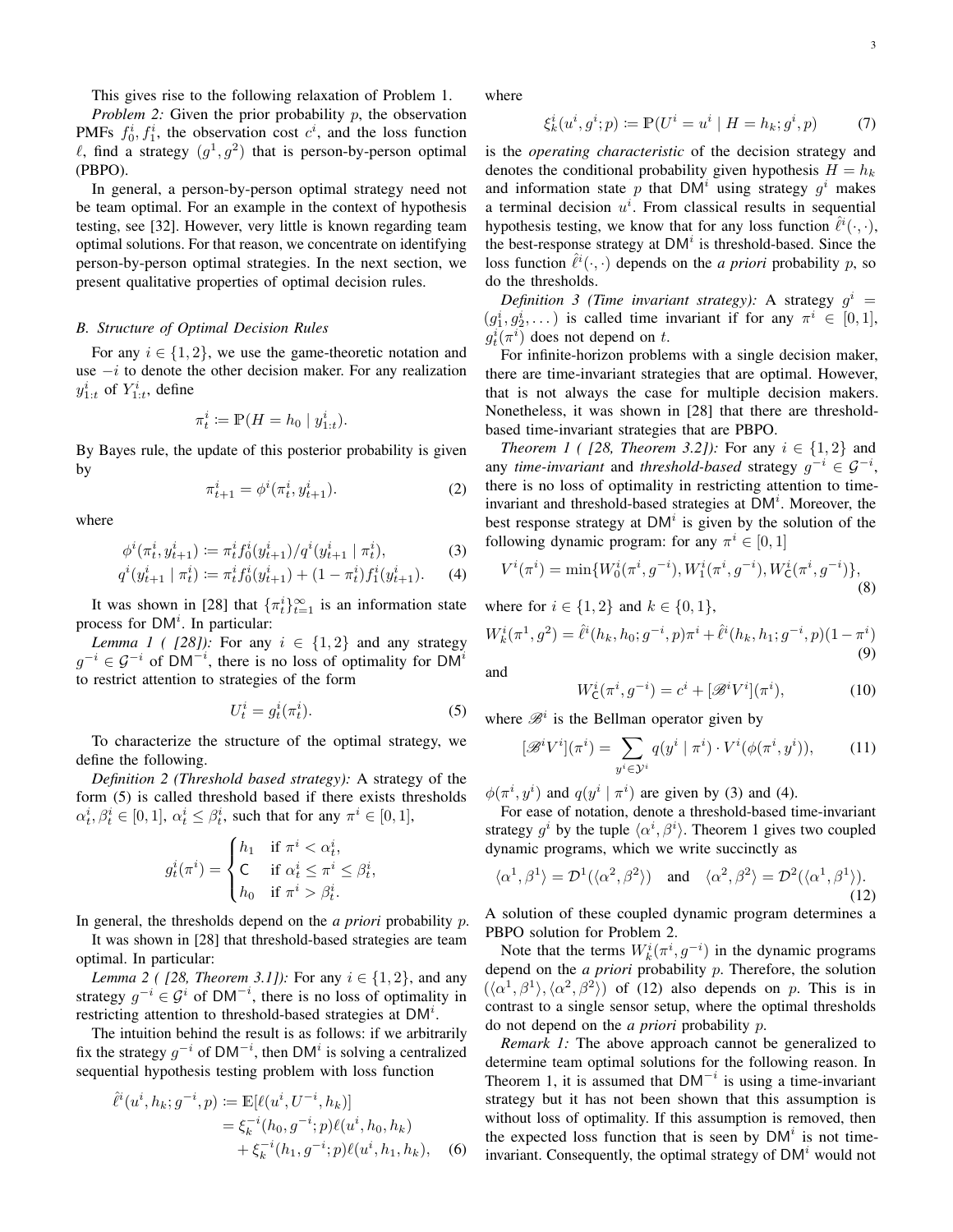be time-invariant and we would need to identify optimal timevarying strategies. On the other hand, if we do assume that a time-invariant strategy is being used at  $DM^{-i}$ , then Theorem 1 shows that the best response strategy at  $DM<sup>i</sup>$  is also timeinvariant and one can seek to identify the best strategies within the class of time-invariant strategies.

#### *C. Computing optimal threshold strategies*

In this paper, we investigate two algorithms to compute person-by-person optimal strategies: orthogonal search and direct search, which are explained below. Orthogonal search is an iterative algorithm that identifies a PBPO strategy while direct search uses a non-convex optimization algorithm that tries to identify team optimal strategy (within the class of timeinvariant strategies). Since both the proposed methods do not guarantee global optimality, it is not immediately clear which method is better. We perform a detailed numerical comparison of the two methods in Section IV. In most of our experiments, both algorithms give similar performance.

*1) Orthogonal search:* Orthogonal search is an iterative algorithm to solve the coupled dynamic programs of (12). It is conceptually similar to the iterated best response procedure to compute Nash equilibrium and the coordinate descent procedure to compute local minimum of a function. In particular, orthogonal search proceeds as follows:

- 1) Start with an arbitrary threshold-based strategy  $(\langle \alpha_{(1)}^1, \beta_{(1)}^1 \rangle, \langle \alpha_{(1)}^2, \beta_{(1)}^2 \rangle).$
- 2) Construct a sequence of strategies as follows:
	- a) For even  $n$ :

$$
\langle \alpha_{(n)}^1, \beta_{(n)}^1 \rangle = \mathcal{D}^1(\langle \alpha_{(n-1)}^2, \beta_{(n-1)}^2 \rangle),
$$

and

$$
\langle \alpha_{(n)}^2, \beta_{(n)}^2 \rangle = \langle \alpha_{(n-1)}^2, \beta_{(n-1)}^2 \rangle.
$$

b) For odd  $n$ :

$$
\langle \alpha_{(n)}^1, \beta_{(n)}^1 \rangle = \langle \alpha_{(n-1)}^1, \beta_{(n-1)}^1 \rangle,
$$

and

$$
\langle \alpha_{(n)}^2, \beta_{(n)}^2 \rangle = \mathcal{D}^2(\langle \alpha_{(n-1)}^1, \beta_{(n-1)}^1 \rangle).
$$

*Theorem 2:* The orthogonal search procedure described above converges to a time-invariant threshold-based strategy  $(g<sup>1</sup>, g<sup>2</sup>)$ that is person-by-person optimal.

See Appendix for proof.

There are two difficulties in using orthogonal search. First, the state space of the dynamic programs is continuous valued. Second, we need to compute  $\xi_k^{-i} (u^{-i}, \langle \alpha^{-i}, \beta^{-i} \rangle; p)$  to compute  $W_k^i$ . We develop a procedure to approximately compute  $\xi_k^{-i}$  and approximately solve the dynamic program by using discretization.

*2) Direct search:* The idea behind direct search is to write the total expected cost  $J(g^1, g^2; p)$  as a function of the thresholds  $(\alpha^1, \beta^1, \alpha^2, \beta^2)$ . In particular, for any strategy  $(g<sup>1</sup>, g<sup>2</sup>)$  and  $i \in \{1, 2\}$ ,  $k \in \{0, 1\}$ , define:

$$
\theta_k^i(g^i; p) = \mathbb{E}[N_i \mid H = h_k; g^i, p].
$$

Note that  $\theta_k^i$  depends on the *a priori* probability *p*. Then the total cost (1) is given by

$$
J(g1, g2; p) = p \cdot [c1 \cdot \theta_0^1(g1; p) + c2 \cdot \theta_0^2(g2; p)] + (1 - p) \cdot [c1 \cdot \theta_1^1(g1; p) + c2 \cdot \theta_1^2(g2; p) + \sum_{u1, u2 \in \{h_0, h_1\}^2} [p \cdot \xi_0^1(u1, g1; p) \cdot \xi_0^2(u2, g2; p) \cdot \ell(u1, u2, h_0) + (1 - p) \cdot \xi_1^1(u1, g1; p) \cdot \xi_1^2(u2, g2; p) \cdot \ell(u1, u2, h_1)].
$$
\n(13)

We develop a procedure to approximately compute  $\theta_k^i(\langle \alpha^i, \beta^i \rangle; p)$  and  $\xi_k^i(u^i, \langle \alpha^i, \beta^i \rangle; p)$ . Using this procedure, we can approximately compute  $J(\langle \alpha^1, \beta^1 \rangle, \langle \alpha^2, \beta^2 \rangle; p)$  for a given choice of  $(\alpha^1, \beta^1, \alpha^2, \beta^2)$ . In general, the total cost is not convex in the thresholds. So, we use a derivative-free nonconvex optimization method to identify approximately optimal thresholds. Since the objective function is non-convex, direct search may not identify team optimal solution (within the class of time-invariant strategies).

#### III. APPROXIMATELY COMPUTING OPTIMAL STRATEGIES

# *A. Approximately computing operating characteristics and expected stopping times*

Each step of orthogonal search involves solving a dynamic program where the cost depends on the operating characteristic of the strategy used by DM. Similarly, irrespective of the choice of the derivative free non-convex optimization method, each step of direct search depends on the operating characteristics and expected stopping times of the strategies used by both users.

In [28], the operating characteristics and expected stopping times were computed using the Wald approximation [33], which is a good approximation only when

$$
c^i \ll \min\{\ell(h_0, h_1, h_0), \ell(h_1, h_0, h_1)\}.
$$
 (14)

In this paper, we propose an alternative method to approximate the operating characteristics and expected stopping times that works well for all ranges of  $c^i$ .

Given a time-homogeneous strategy  $g^i = \langle \alpha^i, \beta^i \rangle$ , the information state process  $\{\pi_t^i\}_{t\geq 1}$  is a continuous state Markov process. When the hypothesis is  $h_k$ , the operating characteristic  $\xi_k^i(h_0, g^i; p)$  (respt.,  $\xi_t^i(h_1, g^i; p)$ ) is the probability that  $\{\pi_t^i\}_{t\geq 1}$  crosses  $\beta^i$  before  $\alpha^i$  (respt., crosses  $\alpha^i$  before  $\beta^i$ ); the expected stopping time  $\theta_k^i$  is the expected stopping time for crossing the thresholds  $\alpha^i$  or  $\beta^i$ . We quantize the continuous state Markov process  $\{\pi_t^i\}_{t\geq 1}$  by a discrete state Markov process  $\{\hat{\pi}_t^i\}_{t\geq 1}$  defined on a grid  $\mathcal{S}_m = \{0, \frac{1}{m}, \frac{2}{m}, \dots, 1\},\$ where  $m \in \mathbb{N}$ . The transition matrix  $P_k^i$  of quantized Markov process (when the true hypothesis is  $h_k$ ) can be computed using a zero-order hold approximation shown in Algorithms 1 and 2. We approximately compute the operating characteristics  $\xi_k^i$  and expected stopping times  $\theta_k^i$  using results from absorbing Markov chains as explained below.

Given any threshold-based strategy  $g^i = \langle \alpha^i, \beta^i \rangle$  such that  $\alpha^i, \beta^i \in \mathcal{S}_m$ , define sets  $\mathcal{A}_0^i$ ,  $\mathcal{A}_1^i \subset \mathcal{S}_m$  as follows:

$$
\mathcal{A}_0^i = \left\{\beta^i, \beta^i + \frac{1}{m}, \dots, 1\right\} \quad \text{and} \quad \mathcal{A}_1^i = \left\{0, \frac{1}{m}, \dots, \alpha^i\right\}.
$$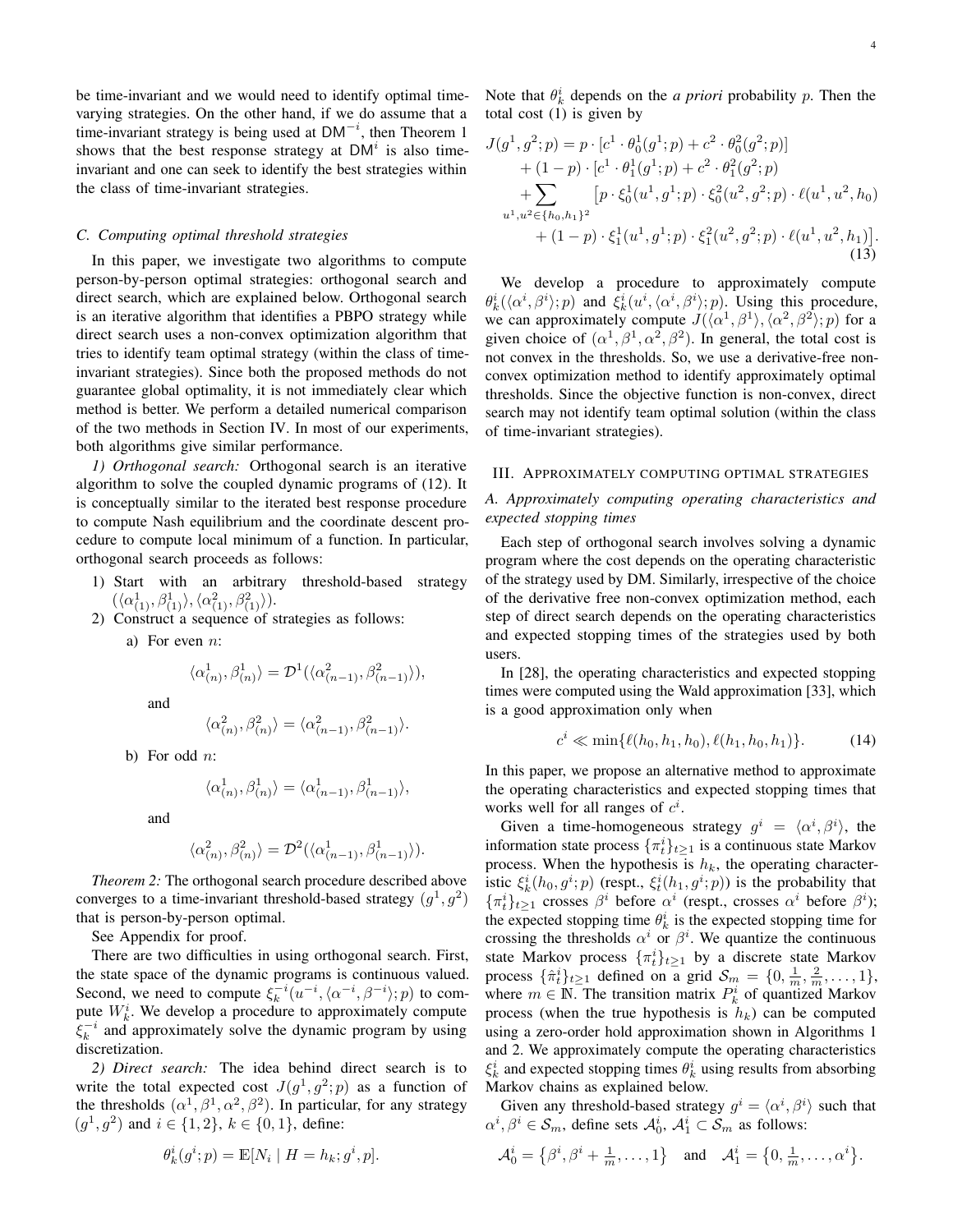# Algorithm 1: Compute transition matrices for discrete  $Y$

**input** : Discretization size m, DM i, Hypothesis  $h_k$ output :  $P_k^i$ Initialize  $[P_k^i] = \mathbf{0}_{m \times m}$ forall  $s_p \in S_m$  do forall  $y^i \in \mathcal{Y}^i$  do let  $s_{+} = \phi^{i}(s_{p}, y^{i})$ find  $s_q = \arg \min_{s' \in \mathcal{S}_m} |s' - s_+|$ let  $[P_k^i]_{s_p s_q} = [P_k^i]_{s_p s_q} + f_k^i(y^i)$ 

| Algorithm 2: Compute transition matrices for continuous $\mathcal Y$ |  |  |  |  |  |  |  |
|----------------------------------------------------------------------|--|--|--|--|--|--|--|
|----------------------------------------------------------------------|--|--|--|--|--|--|--|

**input** : Discretization size m, DM i, Hypothesis  $h_k$ , No. of samples J output :  $P_k^i$ Initialize  $[P_k^i] = \mathbf{0}_{m \times m}$ forall  $s_p \in S_m$  do for J *times* do sample  $y^i \sim f^i_k$  let  $s_+ = \phi^i(s_p, y^i)$ find  $s_q = \arg \min_{s' \in \mathcal{S}_m} |s' - s_+|$ let  $[P_k^i]_{s_p s_q} = [P_k^i]_{s_p s_q} + 1$ forall  $s_q \in S_m$  do normalize  $[P_k^i]_{s_p s_q} = [P_k^i]_{s_p s_q} / J$ 

 $\xi_k^i(h_0, g^i; p)$  is the probability of the event that the Markov process  $\{\pi_t^i\}_{t=1}^\infty$  that starts in p, goes above the threshold  $\beta^i$  before it goes below the threshold  $\alpha^i$ . This event is approximated by the event that the Markov chain with transition probability  $P_k^i$  that starts in p (which is assumed to belong to  $S_m$ ) gets absorbed in the set  $A_0^i$  before it is absorbed in the set  $A_1^i$ . A similar interpretation holds for  $\xi_k^i(h_1, g^i; p)$ .  $\theta_k^i$  is the expected stopping time until absorption.

Partition the transition matrix  $P_k^i$  as

$$
P_k^i = \left[ \begin{array}{c|c} A_k^i & B_k^i & C_k^i \\ -\frac{1}{D_k^i} + \frac{1}{D_k^i} + C_k^i \\ \hline D_k^i & E_k^i & F_k^i \\ \hline G_k^i & H_k^i & K_k^i \end{array} \right]
$$

where the dashed lines partition  $S_m$  into  $\mathcal{A}_1^i$ ,  $S_m \setminus (\mathcal{A}_0^i \cup \mathcal{A}_1^i)$ , and  $A_0^i$ . The transition matrix of the absorbing Markov chain is given by

$$
\hat{P}_k^i = \begin{bmatrix} I & 0 & I \\ -\frac{1}{r} & -\frac{1}{r} & -\frac{1}{r} \\ D_k^i & E_k^i & F_k^i \\ -\frac{1}{r} & 0 & I \end{bmatrix}.
$$

Now, suppose j is the index of p in  $S_m$ . Then, by properties of absorbing Markov chains, if  $p \in (\alpha^i, \beta^i)$ , then

$$
\xi_k^i(h_0, \langle \alpha^i, \beta^i \rangle; p) \approx \left[ (I - E_k^i)^{-1} F_k^i \mathbf{1} \right]_j \tag{15a}
$$

$$
\xi_k^i(h_1, \langle \alpha^i, \beta^i \rangle; p) \approx \left[ (I - E_k^i)^{-1} D_k^i \mathbf{1} \right]_j \tag{15b}
$$

$$
\theta_k^i(\langle \alpha^i, \beta^i \rangle; p) \approx \left[ (I - E_k^i)^{-1} \mathbf{1} \right]_j \tag{15c}
$$

where 1 is an all ones column vector of appropriate dimensions. If  $p \leq \alpha^i$ , then

$$
\xi_k^i(h_0, \langle \alpha^i, \beta^i \rangle; p) = 0,
$$
  
\n
$$
\xi_k^i(h_1, \langle \alpha^i, \beta^i \rangle; p) = 1,
$$
  
\n
$$
\theta_k^i(\langle \alpha^i, \beta^i \rangle; p) = 1;
$$

and if  $p \geq \beta^i$ , then

$$
\xi_k^i(h_0, \langle \alpha^i, \beta^i \rangle; p) = 1,
$$
  
\n
$$
\xi_k^i(h_1, \langle \alpha^i, \beta^i \rangle; p) = 0,
$$
  
\n
$$
\theta_k^i(\langle \alpha^i, \beta^i \rangle; p) = 1.
$$

# *B. Orthogonal search*

Two approximations are needed to implement orthogonal search. First, for a given *a priori* probability p and timeinvariant threshold based strategy  $g^{-i}$ , the expected loss function  $\hat{\ell}^i$  (given by (6)) can be numerically approximated using (15).

Second, we need to numerically solve a dynamic program for a POMDP at each step of orthogonal search. We solve these by discretizing the continuous valued state space  $\pi^i$ . In particular, we approximate the Bellman operator  $\mathcal{B}^i$  in (11) by using a zero-order hold as follows:

$$
[\hat{\mathscr{B}}^i V^i](s) = c^i + \sum_{s_+ \in S_m} [P^i_*]_{ss_+} V(s_+).
$$

where  $P^i_{\ast}$  is the transition matrix obtained by quantizing the continuous state Markov kernel  $q(y^i | \pi^i)$  (which may be done by replacing  $f_k^i$  with  $q^i(y^i|s_p)$  in Algorithms 1 and 2). The approximation  $\hat{\mathscr{B}}^i$  is similar to the discretization described in [34], where the corresponding error bounds corresponding error bounds were also derived.

# *C. Direct search*

For a given *a priori* probability p, the optimal time-invariant threshold based strategy is given by

$$
\arg\min_{(\alpha^1,\beta^1,\alpha^2,\beta^2)} J(\langle \alpha^1,\beta^1 \rangle,\langle \alpha^2,\beta^2 \rangle;p)
$$

where  $J(\langle \alpha^1, \beta^1 \rangle, \langle \alpha^2, \beta^2 \rangle; p)$  is given by (13) and can be numerically approximated using (15). In general, team problems are non-convex in strategy space; so we expect  $J(\langle \alpha^1, \beta^1 \rangle, \langle \alpha^2, \beta^2 \rangle; p)$  to be non-convex in the parameters  $(\alpha^1, \beta^1, \alpha^2, \beta^2)$ . For an example, see [32].

In principle, such non-convex optimization problems can be solved using *derivative-free* methods that do no use numerical or analytic gradients (see [35]). Since the optimization problem is non-convex, such algorithms cannot guarantee convergence to a globally optimal solution. In the numerical results we use Nelder-Mead simplex algorithm [36], which is implemented as fminsearch function in MATLAB.

Note that the transition probabilities  $P_k^i$ ,  $k \in \{0, 1\}$ , approximate the evolution of the  $\{\pi_t^i\}_{t=1}^\infty$  process when hypothesis  $H = h_k$  is true. We will use these to approximate probabilities  $\xi_k^i$ . On the other hand, the transition probability  $P^i_*$  approximates the uncontrolled evolution of  $\{\pi^i_t\}_{t=1}^{\infty}$ . We will use this to approximately solve the dynamic program of Lemma 1.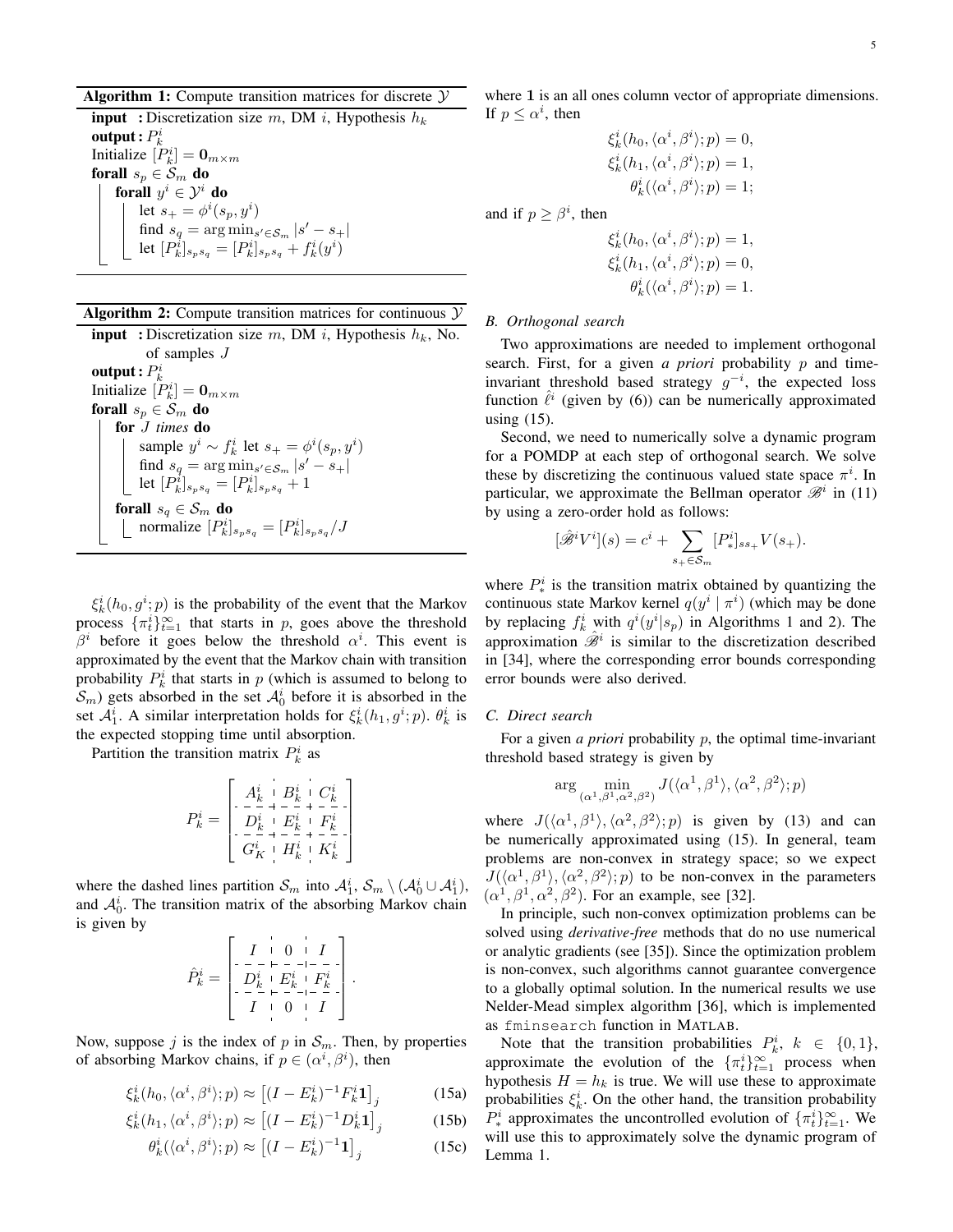# *D. Computational complexity*

Although an exact analysis of the complexity of the proposed algorithms is difficult, we explain the complexity of some of the steps.

Given a grid  $S_m$  of size m, computing the operating characteristics and stopping time involves matrix inversion, or more precisely, solving a linear systems of equations. The complexity of this operating is  $O(m^3)$ .

For a fixed p, the initialization step (computing  $\ell$ ) of orthogonal search requires computing the operating characteristics. So, it has  $O(m^3)$  complexity. In each step of the orthogonal search, a dynamic program with state space  $m$  needs to be solved, which involves  $O(nm^2)$  operations, where n is an estimate of number of steps needed for value iteration to converge. The exact bound on  $n$  depends on the structure of the transition matrix  $P^i_{*}$  (see [37]). We are not aware of any bounds on the number of steps needed for orthogonal search to converge.

For a fixed  $p$ , each step of direct search requires computing the operating characteristics and stopping times. So, it has  $O(m^3)$  complexity. There are bounds on the number of steps needed for direct search to converge [38], but in practice it depends on the shape of the function being minimized.

# IV. NUMERICAL COMPARISON OF THE TWO METHODS

Both the approaches presented in this paper do not guarantee global optimality. In this section, we compare their performance on a benchmark system in which  $\mathcal{Y}^1 = \mathcal{Y}^2 = \{0, 1\}$  and the loss function is of the form

$$
\ell(u^1, u^2, h) = \begin{cases} 0, & \text{if } u^1 = u^2 = h, \\ 1, & \text{if } u^1 \neq u^2, \\ L, & \text{if } u^1 = u^2 \neq h \end{cases}
$$
 (16)

where  $L \geq 1$ . We select several prior probability p and compare the performance of direct search and orthogonal search. For both methods, we use  $m = 1000$ .

Note that the choice of parameters  $(c^1, c^2, L)$  and observation distributions  $(f_0^1, f_1^1, f_0^2, f_1^2)$  completely specifies the model. We compare the performance  $J_{OS}(p)$  of orthogonal search with the performance  $J_{DS}(p)$  of direct search: first for a specific values of parameters and distributions and then for randomly chosen values. For each randomly chosen instance, we identify a threshold-based strategy using orthogonal and direct search for each  $p \in [0:0.05:1]$ . We compare  $J_{OS}(p)$  and  $J_{DS}(p)$  in two different ways:  $L^2$  norm and  $L^{\infty}$  norm. In particular, we evaluate

$$
\Delta J_{OS}^2 = \frac{\|J_{OS} - J_{DS}\|_2}{\|J_{OS}\|_2}, \quad \Delta J_{DS}^2 = \frac{\|J_{DS} - J_{OS}\|_2}{\|J_{DS}\|_2},
$$

$$
\Delta J_{OS}^{\infty} = \frac{\|J_{OS} - J_{DS}\|_{\infty}}{\|J_{OS}\|_{\infty}}, \quad \Delta J_{DS}^{\infty} = \frac{\|J_{DS} - J_{OS}\|_{\infty}}{\|J_{DS}\|_{\infty}}.
$$

and plot their histogram for comparison.

# *A. General Loss Case*

We first consider specific values of all the parameters:  $c^1 =$  $c^2 = 0.05, L = 4$  and

$$
f_0^1 = [0.25 \quad 0.75], \qquad f_0^2 = [0.80 \quad 0.20],
$$
  

$$
f_1^1 = [0.60 \quad 0.40], \qquad f_1^2 = [0.30 \quad 0.70].
$$



Fig. 1. The plots of  $J_{OS}(p)$  and  $J_{DS}(p)$  for a specific choice of parameters



Fig. 2. Plot of  $\Delta J_{OS}^2$  and  $\Delta J_{DS}^2$  for 500 random values of parameters



Fig. 3. Plot of  $\Delta J_{OS}^{\infty}$  and  $\Delta J_{DS}^{\infty}$  for 500 random values of parameters

For each  $p \in [0:0.05:1]$ , we identify a threshold-based strategy using orthogonal search and direct search. The plots of the performance  $J_{OS}(p)$  and  $J_{DS}(p)$ , given in Fig. 1, show that the two methods yield same performance for all  $p$ .

Next, we compare the performance of the two methods for 500 randomly chosen values of the parameters  $(c^1, c^2, L)$  and  $(f_0^1, f_1^1, f_0^2, f_1^2)$ . Specifically, we use  $c^1, c^2 \sim \text{unif}[0, 0.05]$ ,  $L \sim$  unif[1,4]. We pick  $f_k^i$  by picking a random number  $\delta_k^i \sim \text{unif}[0,1]$  and setting  $f_k^i = [\delta_k^i, 1 - \delta_k^i]$ .

The histograms of  $(J_{OS}^2, J_{DS}^2)$  and  $(J_{OS}^{\infty}, J_{DS}^{\infty})$  are plotted in Figs. 2 and 3. For more than 97% of the cases,  $J_{OS}(\cdot)$  and  $J_{DS}(\cdot)$  are within 0.01% of each other in  $L^2$  norm. For almost 90% of the cases, they are within 0.05% of each other in  $L^{\infty}$ norm.

The fact that these two methods converge to similar solutions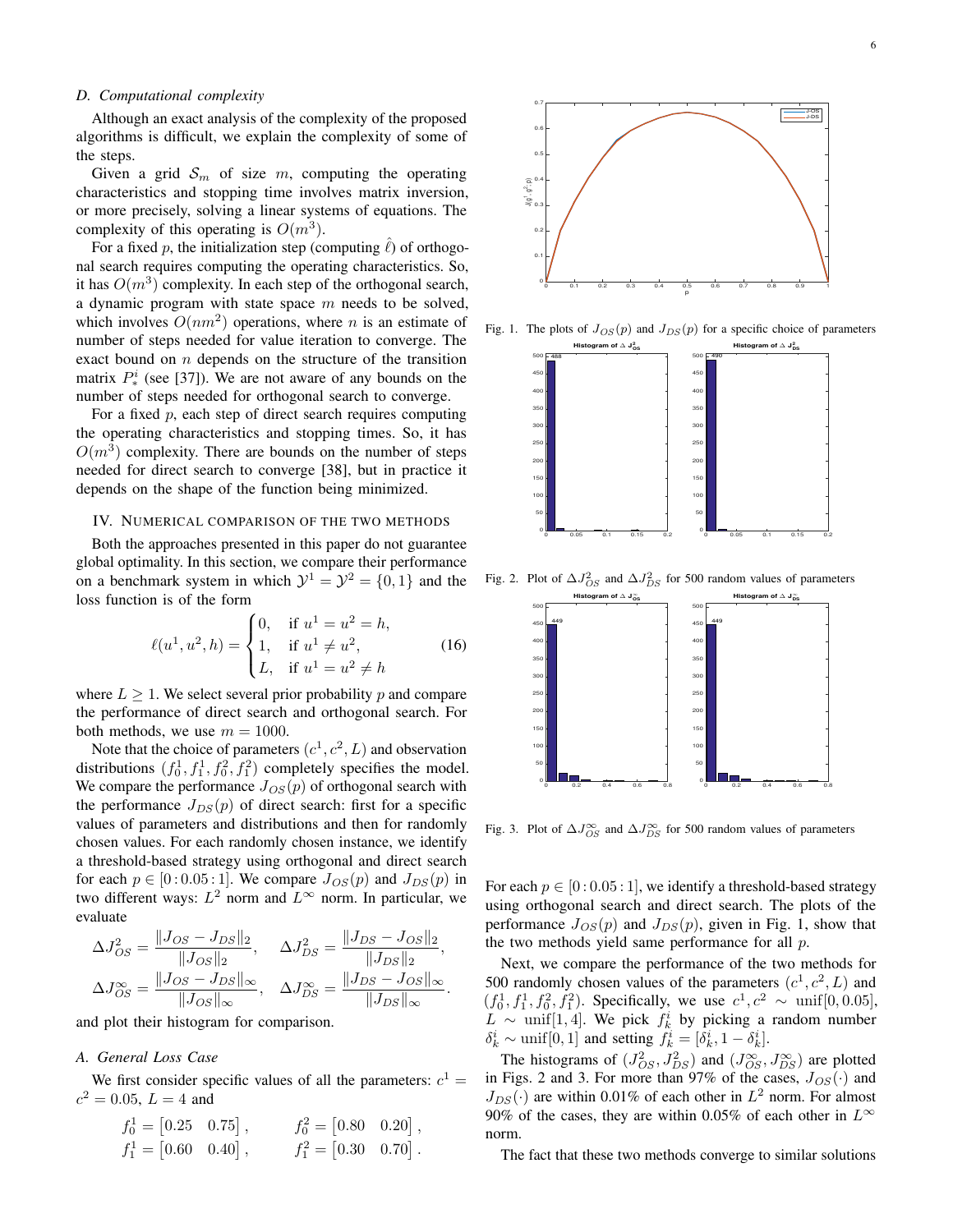

Fig. 4. The plots of  $J_{OS}(p)$ ,  $J_{DS}(p)$ , and  $J_{CS}(p)$  for a specific choice of parameters



Fig. 5. Plot of  $E_{OS}^2$  and  $E_{DS}^2$  for 500 random values of parameters



Fig. 6. Plot of  $E_{OS}^{\infty}$  and  $E_{DS}^{\infty}$  for 500 random values of parameters

strongly suggests that the resulting solution is also team optimal (within the class of time-invariant threshold-based strategies). However, such a claim cannot be checked because there is no general method to compute team optimal solution. In the following, we compare our results with two other methods: the centralized solution with  $L = 2$  and the Wald approximation.

## *B. Decomposable Case*

We consider the special case when  $L = 2$  and, therefore, the total cost  $\ell(U^1, U^2, H)$  may be written as  $\ell(U^1, H) + \ell(U^2, H)$ . Hence the decentralized sequential hypothesis testing problem decomposes into two independent centralized sequential hypothesis testing problem. We call this *the decomposable case*. In this case, the team optimal solution can be obtained

by separately solving the two separate centralized sequential hypothesis testing problems, which can be solved using value iteration. We refer to this solution as *centralized solution* and denote it by  $J_{CS}(p)$ .

We first consider specific values of all parameters:  $L = 2$  and  $c^1$ ,  $c^2$ ,  $f_0^1$ ,  $f_1^1$ ,  $f_0^2$ ,  $f_1^2$  are the same as the values in Section IV-A. For each  $p \in [0:0.05:1]$ , we identify a threshold-based strategy using orthogonal search, direct search, and centralized solution. The plots of the performance  $J_{OS}(p)$ ,  $J_{DS}(p)$  and  $J_{CS}(p)$ , given in Fig. 4, show that the three methods yield same performance for all p.

Next, we compare the two methods with the centralized solution for 500 randomly chosen values of the parameters. We set  $L = 2$  and choose the other parameters as in Sec. IV-A. To compare the solution, define relative errors

$$
E_{OS}^2 = \frac{\|J_{CS} - J_{OS}\|_2}{\|J_{CS}\|_2}, \qquad E_{DS}^2 = \frac{\|J_{CS} - J_{DS}\|_2}{\|J_{CS}\|_2},
$$
  

$$
E_{OS}^{\infty} = \frac{\|J_{CS} - J_{OS}\|_{\infty}}{\|J_{CS}\|_{\infty}}, \qquad E_{DS}^{\infty} = \frac{\|J_{CS} - J_{DS}\|_{\infty}}{\|J_{CS}\|_{\infty}}.
$$

The histograms of  $(E_{OS}^2, E_{DS}^2)$  and  $(E_{OS}^{\infty}, E_{DS}^{\infty})$  are plotted in Figs. 5 and 6. For more than 96% of the cases,  $J_{OS}(\cdot)$  and  $J_{DS}(\cdot)$  are within 0.005% of  $J_{CS}(\cdot)$  in  $L^2$  norm and are within 0.05% of  $J_{CS}(\cdot)$  in  $L^{\infty}$  norm. Thus, both orthogonal search and direct search have the same performance as the centralized (optimal) solution.

#### *C. Comparison with Wald approximation*

In [28], the Wald approximation was used to compute personby-person optimal strategies. Given the *a priori* probability p and a threshold based strategy  $g^i = \langle \alpha^i, \beta^i \rangle$ , define

$$
A^i = \frac{p}{1-p} \frac{1-\beta^i}{\beta^i}
$$
 and 
$$
B^i = \frac{p}{1-p} \frac{1-\alpha^i}{\alpha^i}.
$$

Then, according to the Wald approximation [1], [33],

$$
\xi_0^i(h_1, g^i; p) \approx \frac{1 - A^i}{B^i - A^i}
$$
\n(17a)

$$
\xi_1^i(h_0, g^i; p) \approx \frac{A^i(B^i - 1)}{B^i - A^i}
$$
 (17b)

$$
\theta_0^i(g^i; p) \approx -\frac{(\log A^i)(B^i - 1) + (\log B^i)(1 - A^i)}{(B^i - A^i)D(f_0^i||f_1^i)}
$$
(17c)  

$$
\theta_0^i(i) = A^i(\log A^i)(B^i - 1) + B^i(\log B^i)(1 - A^i)
$$

$$
\theta_1^i(g^i; p) \approx \frac{A^i (\log A^i)(B^i - 1) + B^i (\log B^i)(1 - A^i)}{(B^i - A^i)D(f_1^i \| f_0^i)}
$$
(17d)

where  $D(P||Q)$  is the Kullback-Leibler divergence between distributions P and Q.

Instead of the proposed Markov chain approximation (15), one can use the Wald approximations (17) in both orthogonal and direct search. Let  $J_{OS}^{W}(p)$  and  $J_{DS}^{W}(p)$  denote the corresponding performance. In this section, we compare the proposed Markov chain approximations with the Wald approximation for both methods.

We choose 500 random values for  $(c^1, c^2, L)$  and  $(f_0^1, f_1^1, f_0^2, f_1^2)$  as described in Sec. IV-A. To compare the performance of the Wald approximation with the Markov chain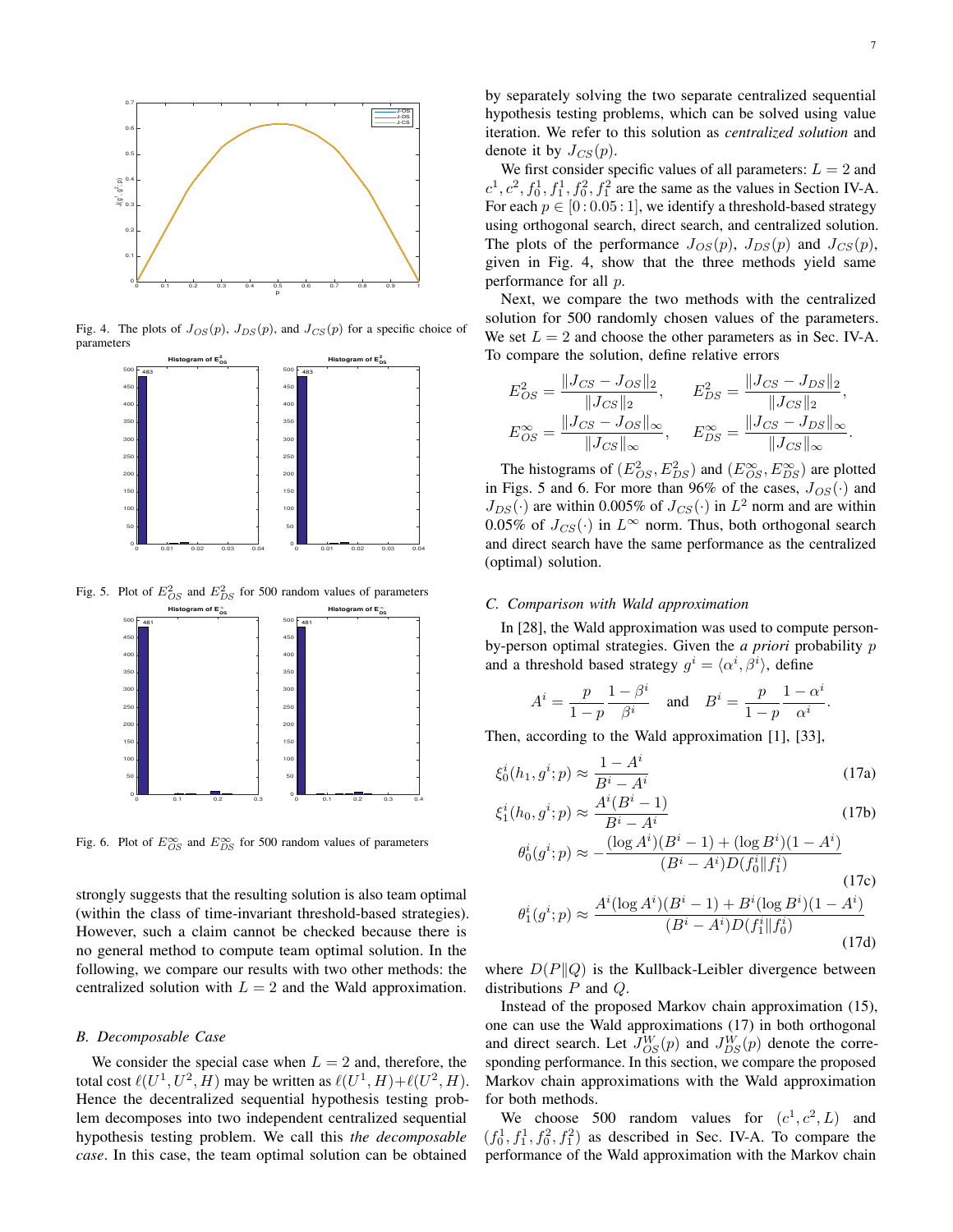

Fig. 7. Comparison of the performance of orthogonal and direct search using Markov chain approximation and using Wald approximation for different values of p

approximation, we use the following metrics: for an arbitrary  $p \in [0, 1],$ 

$$
\Delta J_{OS}(p) = \frac{J_{OS}(p) - J_{OS}^W(p)}{J_{OS}(p)}
$$

$$
\Delta J_{DS}(p) = \frac{J_{DS}(p) - J_{DS}^W(p)}{J_{DS}(p)}.
$$

The histograms of  $\Delta J_{OS}(p)$  and  $\Delta J_{DS}(p)$  for different values of  $p$  are shown in Fig. 7. For almost all cases, the Markov chain approximation performs better than the Wald approximation. Note that the random values are chosen in a range where  $(c<sup>1</sup>, c<sup>2</sup>)$  are about a factor of 100 smaller than L. So, one expects that the Markov chain approximation will perform significantly better when  $(c<sup>1</sup>, c<sup>2</sup>)$  are of the same order as L.

#### *D. Computational Complexity*

The proposed search algorithms consist of two parts: an initial step of computing the transition matrix (Algorithm 1) and an iterative step of using the transition matrix to compute the thresholds. The complexity of the first step is linear in  $|y|$ , but the complexity of the second iterative step does not depend on  $|y|$ . Therefore, one would not expect a significant increase in the run-time with an increase in the size of the observations  $|\mathcal{Y}|$ . This is confirmed numerically as well.

We consider four cases:  $|\mathcal{Y}| = 2$ ,  $|\mathcal{Y}| = 4$ ,  $|\mathcal{Y}| = 8$ ,  $|\mathcal{Y}| = 16$ . For each case, we run 100 simulations where  $c^1, c^2, L$  are chosen randomly as described in Sec. IV-A and  $p = [0:0.05:1]$ . To choose  $f_h^i$ , for  $|\mathcal{Y}| = m$ , we pick m random numbers  $(\delta_{k0}^i, \ldots, \delta_{km}^i) \sim \text{unif}[0,1]$  and set  $f_h^i = [\delta_{k0}^i, \ldots, \delta_{km}^i]/S_k^i$ , where  $S_k^i = \sum_{j=1}^m \delta_{kj}^i$ . The median run-time for orthogonal search and direct search is shown in Table I. As expected, increasing  $|y|$  has a small effect on runtime.

TABLE I RUNTIME WITH RESPECT TO NUMBER OF OBSERVATIONS.

|           | $ \mathcal{Y} =2$ | $ \mathcal{Y} =4$ | $ \mathcal{Y} =8$ | $ \mathcal{Y} =16$ |
|-----------|-------------------|-------------------|-------------------|--------------------|
| OS median | 24.9412s          | 29.8904s          | 34.9856s          | 39.7705s           |
| DS median | 25.0533s          | 36.1206s          | 51.1771s          | 62.7652s           |

## V. DISCUSSION

In this paper, we proposed two methods to approximately compute the optimal threshold-based strategies in decentralized sequential hypothesis testing. Both these methods are based on discretization of the continuous-valued information state process by a finite-valued Markov chain. The orthogonal search method computes PBPO strategies while the direct search methods attempts to compute team optimal strategies. Direct search involves solving a non-convex optimization problem, so in practice, it will also not converge to a global optimum. In our numerical study, both algorithms identify strategies with similar performance.

These results generalize naturally to multiple hypothesis and multiple decision makers, but, as expected, accompanied by an increase in computational complexity. An interesting future direction is to develop procedures to compute optimal thresholds for more general models of sequential hypothesis testing such as those considered in [31], [39].

#### ACKNOWLEDGMENTS

This work was partly supported by Natural Science and Engineering Research Council of Canada (NSERC) Discovery Grant 402753-11.

# APPENDIX A PROOF OF THEOREM 2

The dynamic program of Theorem 1 is from the point of view of a single DM; it does not minimize  $J(g^1, g^2; p)$  rather for a given strategy  $g^{-i}$  of DM<sup>-i</sup>, it minimizes

$$
J^{i}(g^{1}, g^{2}; p) := \mathbb{E}[c^{i}N^{i} + \ell(U^{1}, U^{2}, H)].
$$

Note that

$$
J(g^1, g^2; p) = J^i(g^1, g^2; p) + \mathbb{E}[c^{-i}N^{-i}]
$$

]

where the second term only depends on  $g^{-i}$  (which is fixed). For even *n*,  $g_{(n)}^1 = \mathcal{D}^1(g_{(n)}^2)$  and  $g_{(n)}^2 = g_{(n-1)}^2$ . Therefore,

$$
J^{1}(g_{(n)}^{1}, g_{(n)}^{2}; p) = J^{1}(g_{(n)}^{1}, g_{(n-1)}^{2}; p) \leq J^{1}(g_{(n-1)}^{1}, g_{(n-1)}^{2}; p),
$$

or, equivalently,

$$
J(g^1_{(n)}, g^2_{(n)}; p) \le J(g^1_{(n-1)}, g^2_{(n-1)}; p).
$$